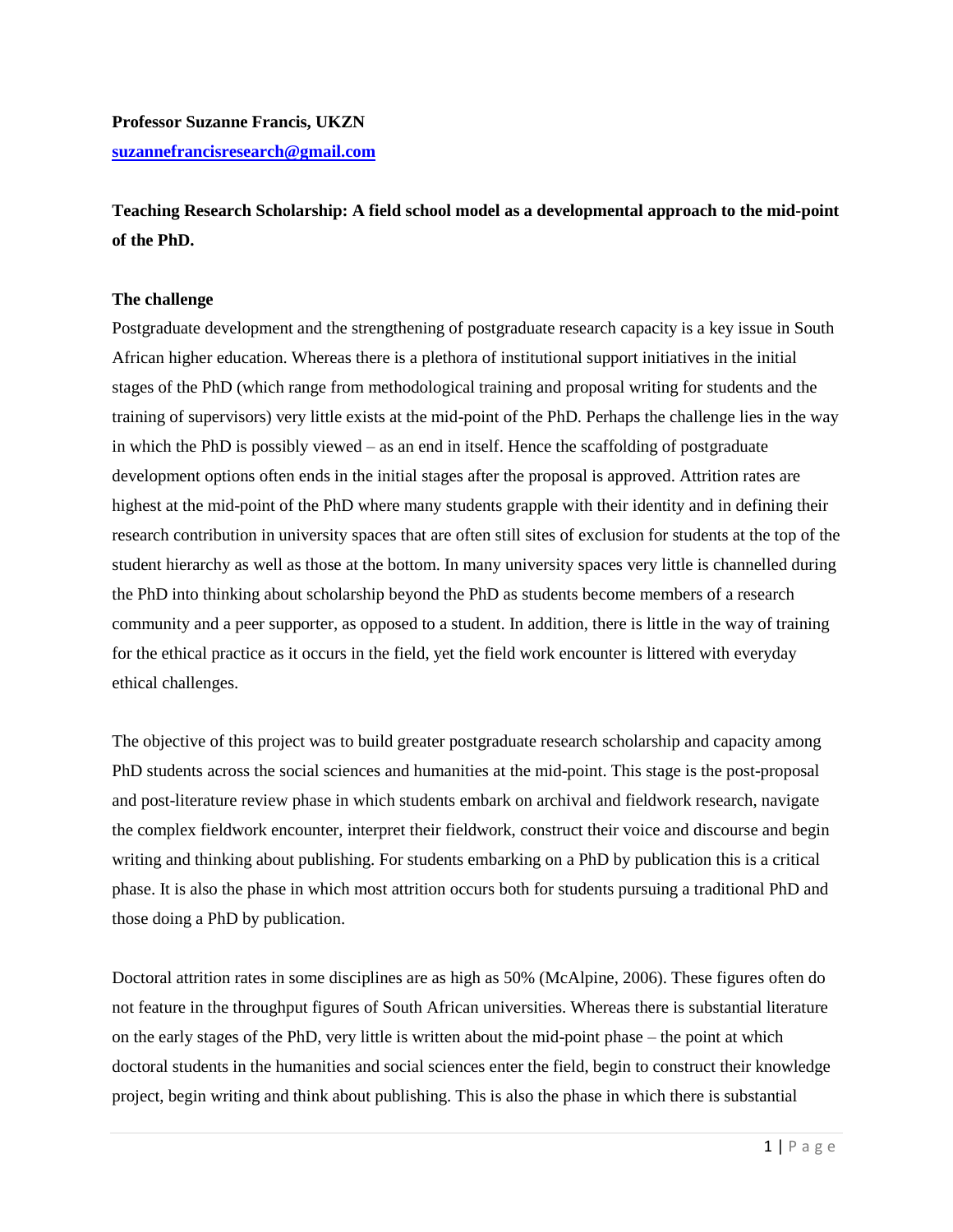attrition. It is in the humanities and social sciences in which doctoral students took longest to complete and most frequently dropped out (Kyvik, 2010). There is thus the need to reframe our approach to doctoral programmes (Mobray, 2010).

In some countries organised research training models have been introduced (see Bleiklie, Høstaker, and Vabø 2000). Most of these take place in a supported workshop environment on university campuses in the first few months of the PhD. In South African universities the predominant mode of support has been through training to postgraduate supervisors, induction programmes to new graduate students and research methodology modules in classrooms. The PhD is also changing (Park, 2008). Since the introduction of the PhD by publication for humanities and social sciences students in some South African universities there has also emerged an array of private consultancies offering training to doctoral students and young academic staff – at a premium - on writing for publication (see Chris Kapp). Despite this, there is little that conceptualises the mid-point of the PhD.

## **The Larger Significance**

The project has larger ontological and philosophical questions. Who will the new knowledge makers be? What will they carry with them? These are critically important questions in South African higher education that speak directly to questions of social and political justice; transformation and in the development of African scholarship that can compete with the rest of the world and in the global political economy *on its own terms*. To support a global objective for African scholarship requires moving students from being knowledge acquirers to being knowledge makers as change agents in the global knowledge economy. As such the scaffolding of institutional research support and development should not end in the initial stages of the PhD. The attrition rates of PhD students at the mid-point means a substantial loss of potential contributors to the global knowledge project.

#### **The Project**

This project attempted to grapple with the complexities of postgraduate training for PhD students at the mid-point through the creation of a field school for scholars at the mid-point of the PhD. The field school consisted of 14 days in the Southern Kalahari in a San (or first nations) community. The students came from a variety of disciplines across the humanities and social sciences and were not my PhD supervisees. The Kalahari as a site for the field school was purposively selected for a number of key reasons. First, the Kalahari is the site where global contradictions are sharpest. These comprise contradictory imagery and representation, the coexistence of tradition and modernity, literacy contrasts with poverty in a site of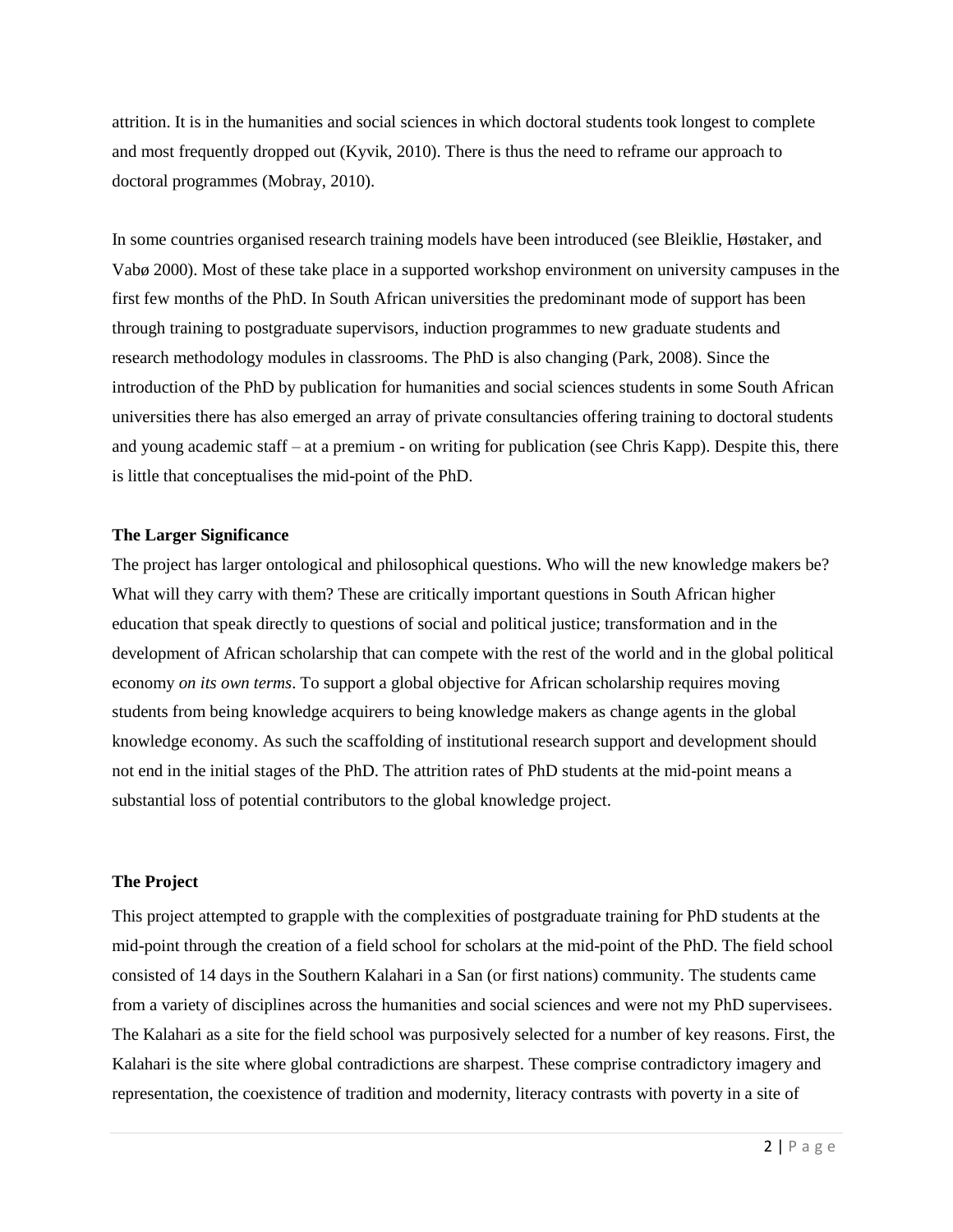restitution but brutality. Second, the San of the Southern Kalahari are one of the most marginalised communities – ideologically, politically, economically and socially. The narrative of first nations communities in Sub-Saharan Africa is one of exclusion, marginalisation – the edge of the periphery. These factors meant that the field site was one of discomfort and was disarming for everyone, no matter their own historical trajectory or narrative. Thus it is an ideological, political and historical hook through which students with multiple identities and social and economic contexts and from multiple disciplines can communicate. It is a 'safe space' for all students from different social and economic contexts but also one which challenges comfort zones because it is within the context of a first nation community. In addition, the field site was also one which was fluid. Despite the area being projected as a success story in terms of it being one of the first successful land restitution cases brought by a San community, it really represented the chaotic and fluid nature of the fieldwork encounter.

# **The Field School**

The Field School comprised a 10-day programme with two days of travel either end structured around morning workshops, afternoon field work and evening writing tasks. The first two days travelling comprised a political historical discussion around a reading pack provided to the participants about the historical development of the region and the position of the San within it. Each day on site was structured around a theme. There were 10 workshops in all, around different themes, followed by field work, problem solving and writing tasks. At the end of the field school each participant completed a reflection on the experience as it related to their development as a scholar.

We covered 10 topics. First we examined the theme of - why do we write? This included a discussion of different types of writing such as writing for peer review, writing to construct meaning, writing as a way of thinking. The fieldwork comprised a walkabout and discussion about what each participant could see and not see, hear and feel followed by a writing component. The purpose was to think about the environment in which the research is taking place and the way in which a multidisciplinary approach brings different theoretical lenses, perspectives and narratives to a conversation. A second theme was focused upon – how do we situate ourselves in our own work? Following the same structure as the previous day we considered questions about 'self' and 'other', within a bigger ideological frame that goes beyond a simple research paradigm. A further theme comprised – differentiating and interpreting voices in your research. This we addressed through a series of challenges posed from the fieldwork that on the surface appeared contradictory. For example, participants were told that there was no school in the community, but later that there was a school 20km away and a bus service was provided. The question to be discussed was how does one write this into the research article or dissertation. What meaning is being